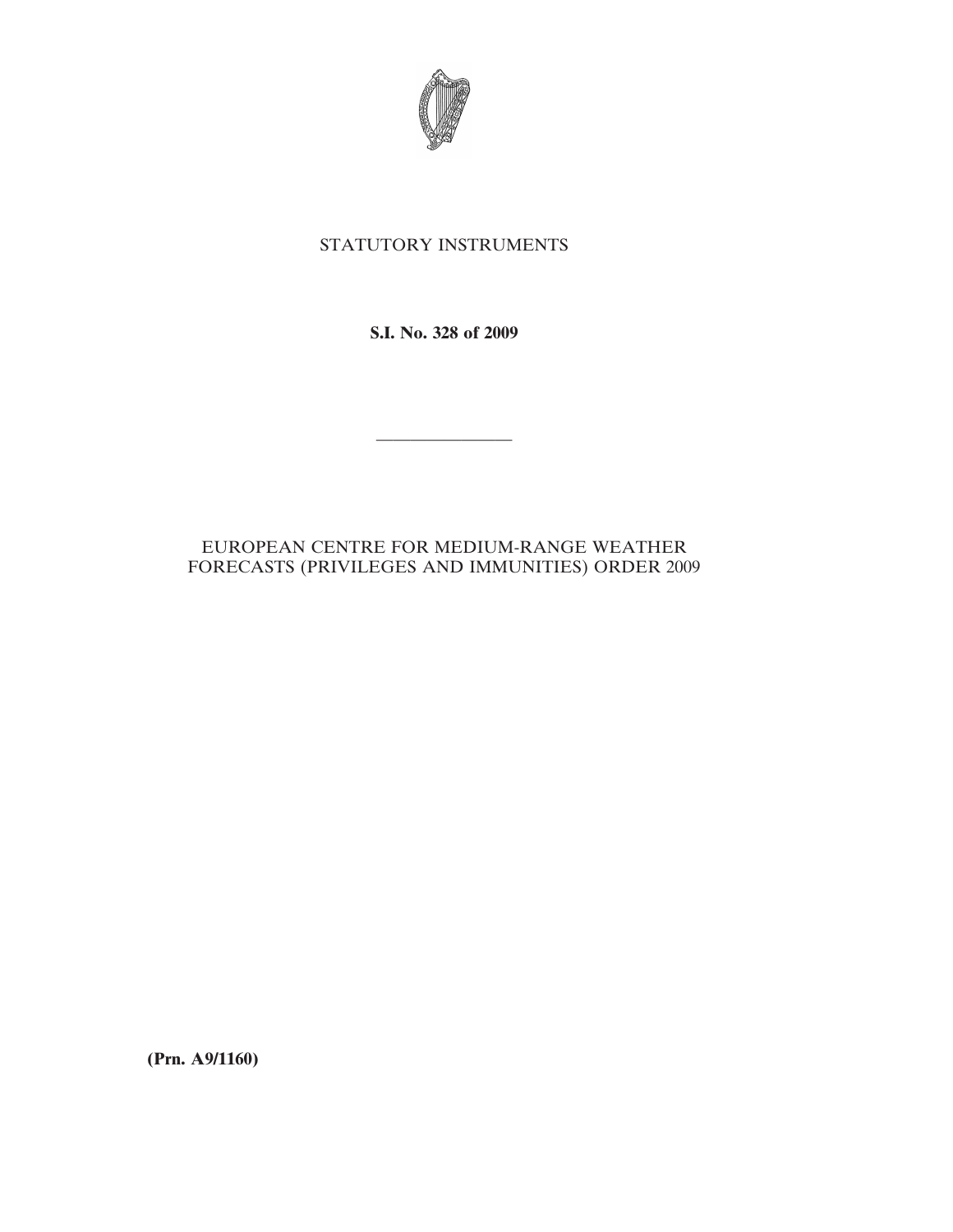# EUROPEAN CENTRE FOR MEDIUM-RANGE WEATHER FORECASTS (PRIVILEGES AND IMMUNITIES) ORDER 2009

WHEREAS under section 40(1) of the Diplomatic Relations and Immunities Act 1967 (No. 8 of 1967), the Government may by order designate an organisation to which the State is or intends to become a party to be an organisation to which Part VIII of that Act applies;

AND WHEREAS the Government by order entitled the European Centre for Medium-Range Weather Forecasts (Designation) Order 1974 (S.I. No. 381 of 1974) designated the European Centre for Medium-Range Weather Forecasts to be such an organisation;

AND WHEREAS the Government wishing to define the privileges and immunities which the European Centre for Medium-Range Weather Forecasts shall have and enjoy pursuant to section 42A (as amended by section 4 of the Diplomatic Relations and Immunities (Amendment) Act 2006 (No. 10 of 2006)) of the Diplomatic Relations and Immunities Act 1967 (No. 8 of 1967), ratified the Protocol on the Privileges and Immunities of the European Centre for Medium-Range Weather Forecasts, adopted at Brussels on 11 October 1973, on 5 February 1975;

AND WHEREAS the Protocol on the Privileges and Immunities of the European Centre for Medium-Range Weather Forecasts, as adopted at Brussels on 11 October 1973, has been amended by the Amending Protocol adopted on 22 April 2005 in accordance with Article 18(1) of the Convention Establishing the European Centre for Medium-Range Weather Forecasts;

AND WHEREAS Ireland intends to ratify the Amending Protocol which was adopted on 22 April 2005;

NOW, the Government, in exercise of the powers conferred on them by the said section 42A of the Diplomatic Relations and Immunities Act 1967 hereby order as follows:

1. This Order may be cited as the European Centre for Medium-Range Weather Forecasts (Privileges and Immunities) Order 2009.

2. The Protocol on the Privileges and Immunities of the European Centre for Medium-Range Weather Forecasts, adopted at Brussels on 11 October 1973, as amended by the Amending Protocol adopted on 22 April 2005, shall apply for the purposes of section 42A (as amended by section 4 of the Diplomatic Relations and Immunities (Amendment) Act 2006 (No. 10 of 2006)) of the Diplomatic Relations and Immunities Act 1967 (No. 8 of 1967).

*Notice of the making of this Statutory Instrument was published in "Iris Oifigiu´il" of* 18*th August*, 2009.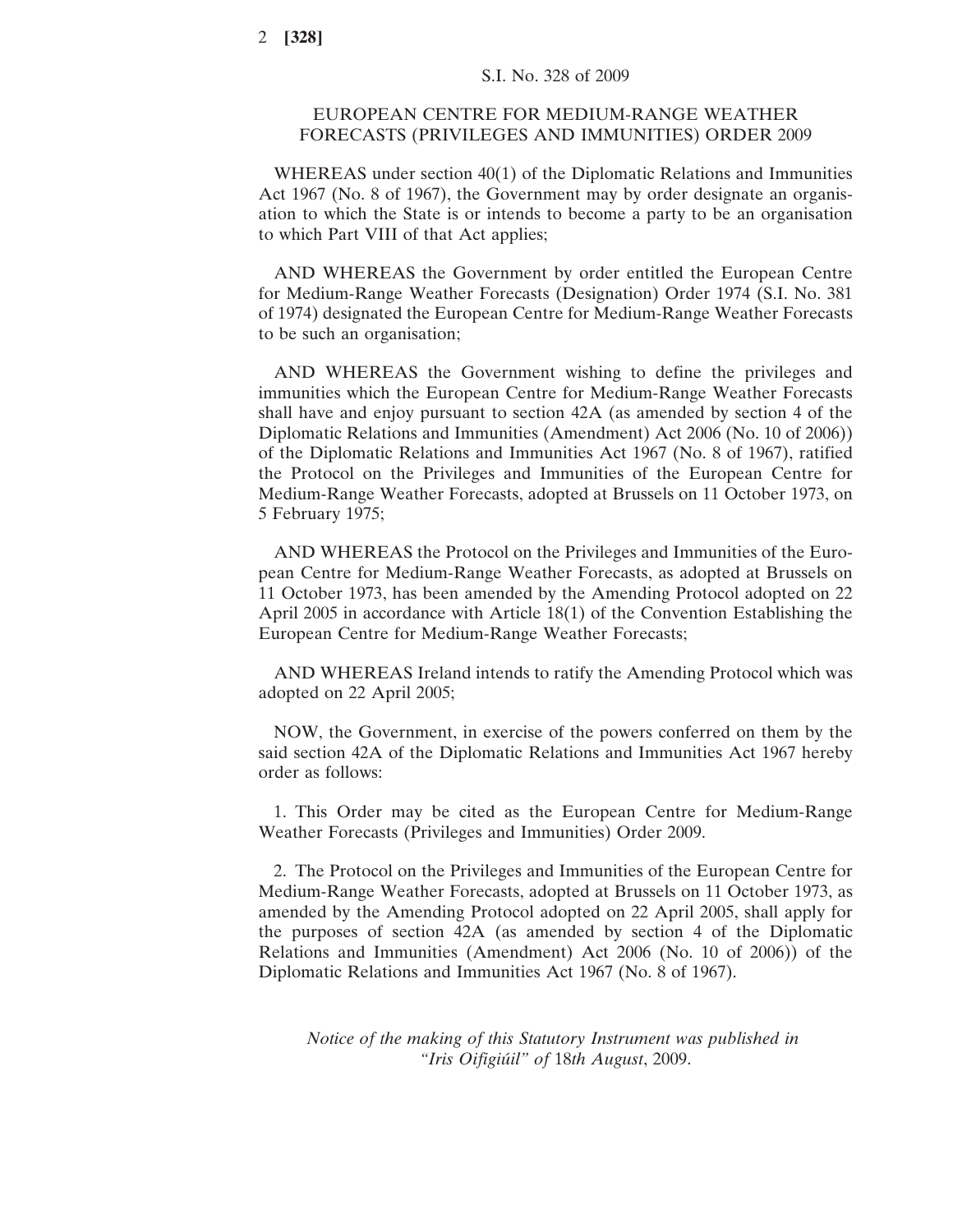3. The text in the English language of the Protocol (as amended by the Amending Protocol) referred to in Article 2 is set out for convenience of reference in the Schedule.

#### **SCHEDULE**

# **PROTOCOL ON THE PRIVILEGES AND IMMUNITIES OF THE EUROPEAN CENTRE FOR MEDIUM-RANGE WEATHER FORECASTS,**

# **done at Brussels on 11 October 1973, as amended by the Amending Protocol adopted on 22 April 2005**

The States parties to the Convention establishing the European Centre for Medium-Range Weather Forecasts,

WISHING to define the privileges and immunities necessary for the proper functioning of this Centre,

### HAVE AGREED AS FOLLOWS

### **ARTICLE 1**

1. Subject to the provisions of this Protocol, the premises of the Centre shall be inviolable.

2. The authorities of the State in which the headquarters of the Centre are located may not enter the premises of the Centre except with the consent of the Director-General or person nominated by him. In case of fire or other disaster requiring prompt preventive action, the consent of the Director-General may be assumed.

3. The Centre shall prevent its premises from becoming a refuge for persons seeking to avoid arrest or service of legal papers.

#### **ARTICLE 2**

The archives of the Centre shall be inviolable.

# **ARTICLE 3**

1. Within the scope of its official activities, the Centre shall have immunity from jurisdiction and execution except:

(*a*) to the extent that, by decision of the Council, the Centre waives it in a particular case. However, the Centre shall be deemed to have waived this immunity if, upon receiving a request to waive immunity submitted by the national authority before which the case is brought or by the opposing party, it has not given notice, within fifteen days after receipt of the request, that it does not waive such immunity;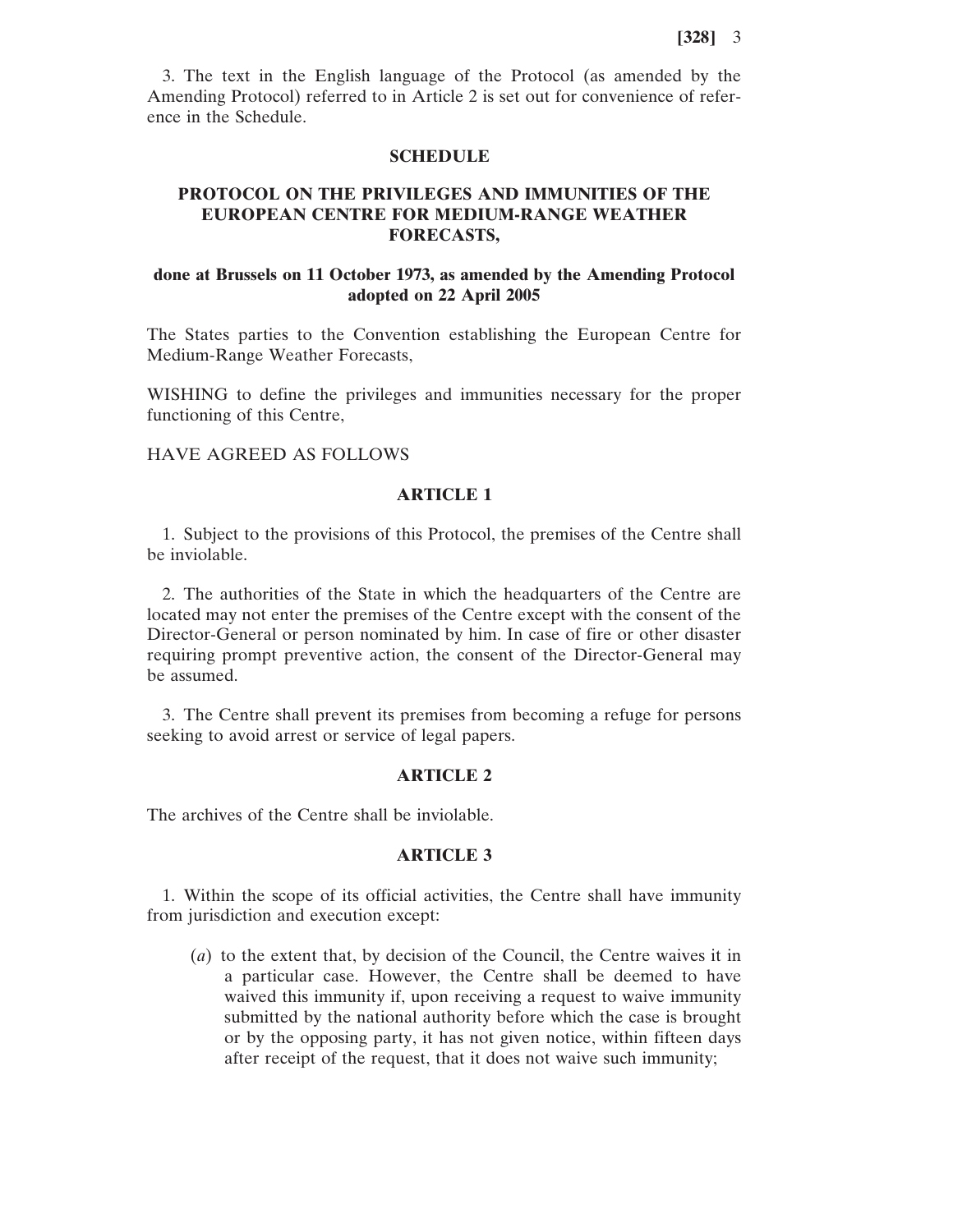- (*b*) in respect of a civil action by a third party for damage arising from an accident caused by a vehicle belonging to or operated on behalf of the Centre or in respect of a traffic offence;
- (*c*) in respect of an enforcement of an arbitration award made either under Article 23 of this Protocol or Article 17 of the Convention establishing the Centre, hereinafter referred to as "the Convention";
- (*d*) in the event of the attachment, pursuant to a decision by the administrative or judicial authorities, of the salaries, wages and emoluments owed by the Centre to a member of its staff.

2. In any dispute involving a staff member or an expert of the Centre for whom immunity from jurisdiction is claimed under Article 13 or Article 14, the responsibility of the Centre shall be substituted for that of the staff member or expert concerned.

3. Subject to paragraph 1, the Centre's property and assets wherever situated shall be immune from any form of administrative or provisional judicial constraint such as requisition, confiscation, expropriation or attachment, except in so far as may be temporarily necessary in connection with the prevention of and investigation into accidents involving vehicles belonging to or operated on behalf of the Centre.

### **ARTICLE 4**

1. Within the scope of its official activities, the Centre and its property and income shall be exempt from all direct taxes.

2. When the Centre makes purchases of substantial value or uses services of substantial value which are strictly necessary for the exercise of its official activities and when the price of such purchases or services includes duties or taxes, the Member State which has levied the duties and taxes shall take appropriate measures to remit or reimburse the amount of the identifiable duties and taxes.

3. No exemption shall be accorded in respect of duties and taxes which are no more than payments for public utility services.

### **ARTICLE 5**

Goods imported or exported by the Centre and strictly necessary for the exercise of its official activities shall be exempt from all customs duties, taxes and all customs charges except those charges which are no more than payments for services. Such goods shall also be exempt from all prohibitions and restrictions on import and export. The Member States shall take all appropriate steps within their respective powers to effect customs clearance with the minimum of delay for such goods.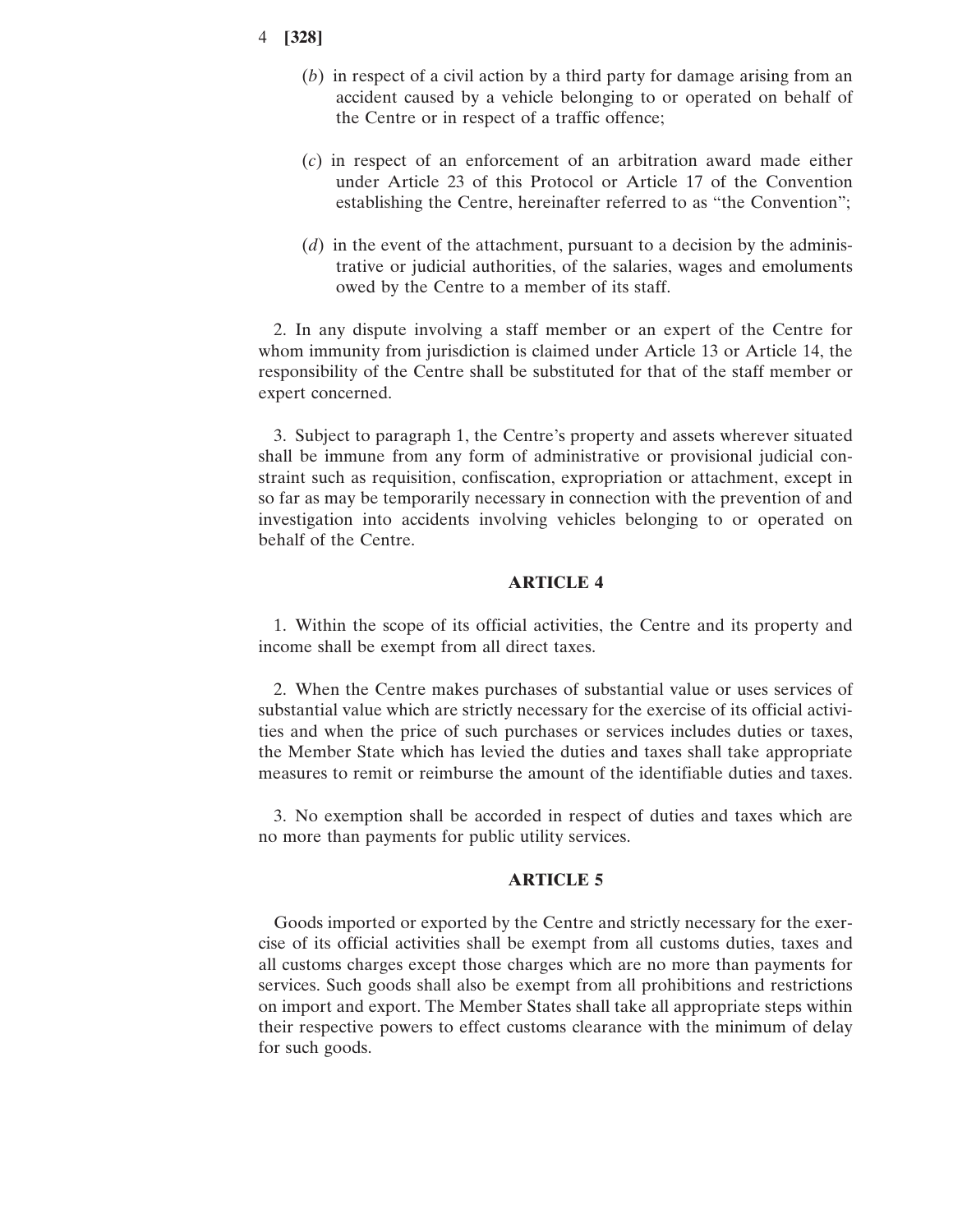# **ARTICLE 6**

No exemption shall be accorded under Article 4 or Article 5 in respect of goods purchased and imported for the personal needs of the staff members of the Centre or of experts within the meaning of Article 14.

# **ARTICLE 7**

Goods acquired under Article 4 or imported under Article 5 may not be sold, given away or hired out except in accordance with the conditions laid down by the regulations of the State which has granted the exemptions.

### **ARTICLE 8**

1. The Centre may receive and hold any kind of funds or currency. It may dispose of them freely for the exercise of its official activities and may hold accounts in any currency to the extent required to meet its obligations.

2. Within the scope of its official activities and without prejudice to paragraph 1, the Centre may also receive, hold and dispose of securities, subject to any provisions concerning exchange regulations which are applicable to other intergovernmental organisations in the Member State concerned.

#### **ARTICLE 9**

The circulation of publications and other information material sent by or to the Centre within the scope of its official activities shall not be restricted in any way.

#### **ARTICLE 10**

1. With regard to the transmission of data within the scope of its official activities, the Centre shall enjoy in the territory of each Member State, treatment as favourable as that accorded by that State to its national meteorological service, taking into account the international obligations of that State in respect of telecommunications.

2. With regard to its official communications and the transfer of all its documents, the Centre shall enjoy treatment as favourable as that accorded by each Member State to other international organisations, taking into account the international obligations of that State in respect of telecommunications.

3. No censorship shall be applied to official communications of the Centre by whatever means of communication.

# **ARTICLE 11**

Member States shall take all appropriate measures to facilitate the entry, stay and departure of representatives of Member States, staff members of the Centre and experts within the meaning of Article 14.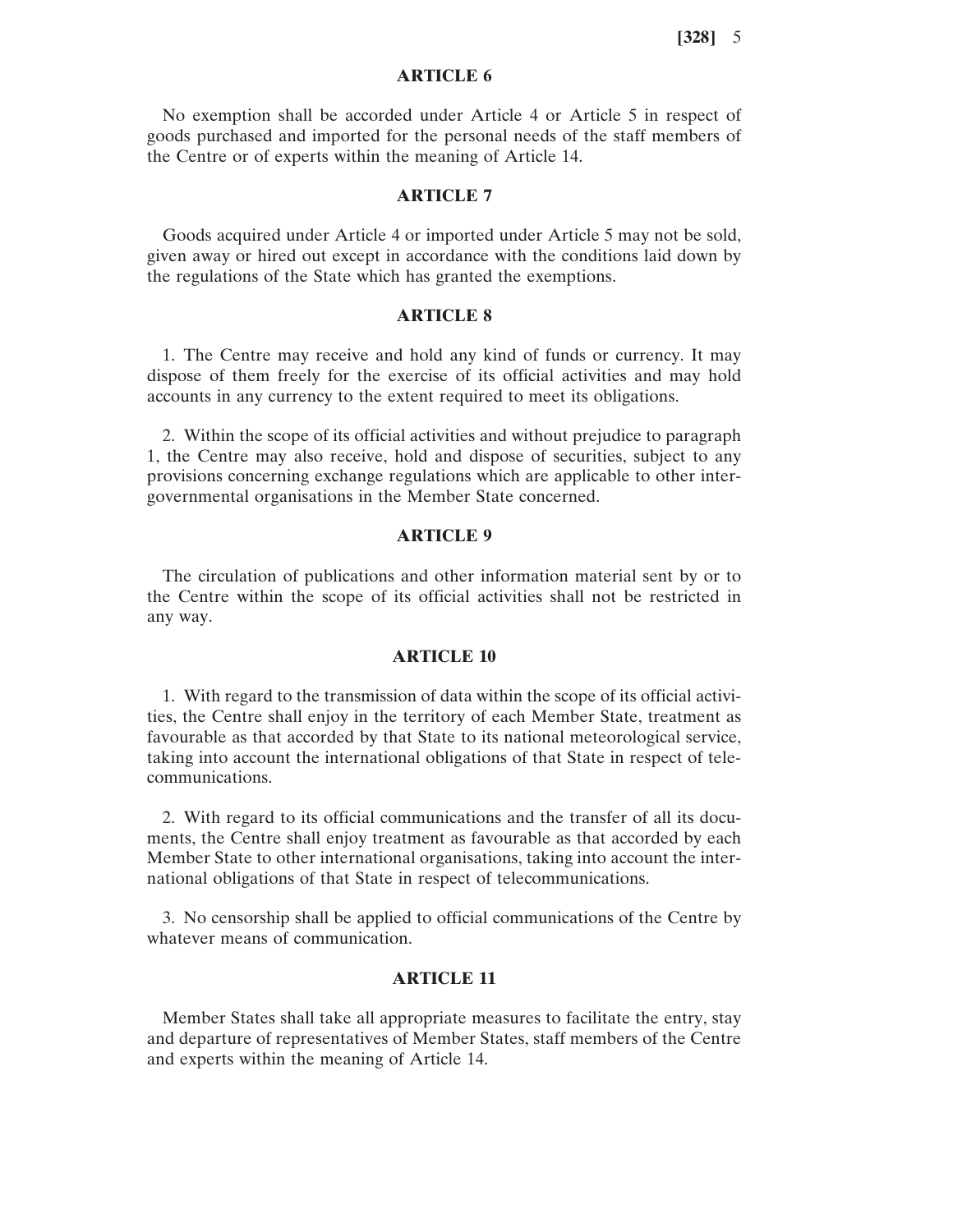### **ARTICLE 12**

Representatives of Member States taking part in the work of the organs and committees of the Centre shall enjoy, while performing their duties and in the course of their journeys to and from the place of meeting, the following privileges, immunities and facilities:

- (*a*) immunity from arrest and detention and from seizure of their personal luggage, except when found committing, attempting to commit, or just having committed an offence;
- (*b*) immunity from jurisdiction, even after the termination of their mission, in respect of acts, including words spoken or written, performed by them in their official capacity and within the limits of their authority; this immunity shall not apply in the case of a traffic offence committed by a representative of a Member State nor in the case of damage caused by a vehicle belonging to or driven by such a person;
- (*c*) inviolability for all their official papers and documents;
- (*d*) exemption from all measures restricting aliens' entry and from aliens' registration formalities;
- (*e*) the same customs facilities as regards their personal luggage and the same privileges in respect of currency and exchange regulations as are accorded to the representatives of foreign Governments on temporary official missions.

### **ARTICLE 13**

The staff members of the Centre shall enjoy, within the limits provided for in this Protocol, the following privileges, immunities and facilities:

- (*a*) immunity from jurisdiction, even after they have left the service of the Centre, in respect of acts, including words spoken or written, performed by them in their official capacity and within the limits of their authority; this immunity shall not apply in the case of a traffic offence committed by a staff member, nor in the case of damage caused by a vehicle belonging to or driven by such a person;
- (*b*) exemption from all obligations in respect of military service;
- (*c*) inviolability for all their official papers and documents;
- (*d*) together with members of their families forming part of their households, the same exceptions regarding measures restricting immigration and governing aliens' registration as are normally accorded to staff members of international organisations;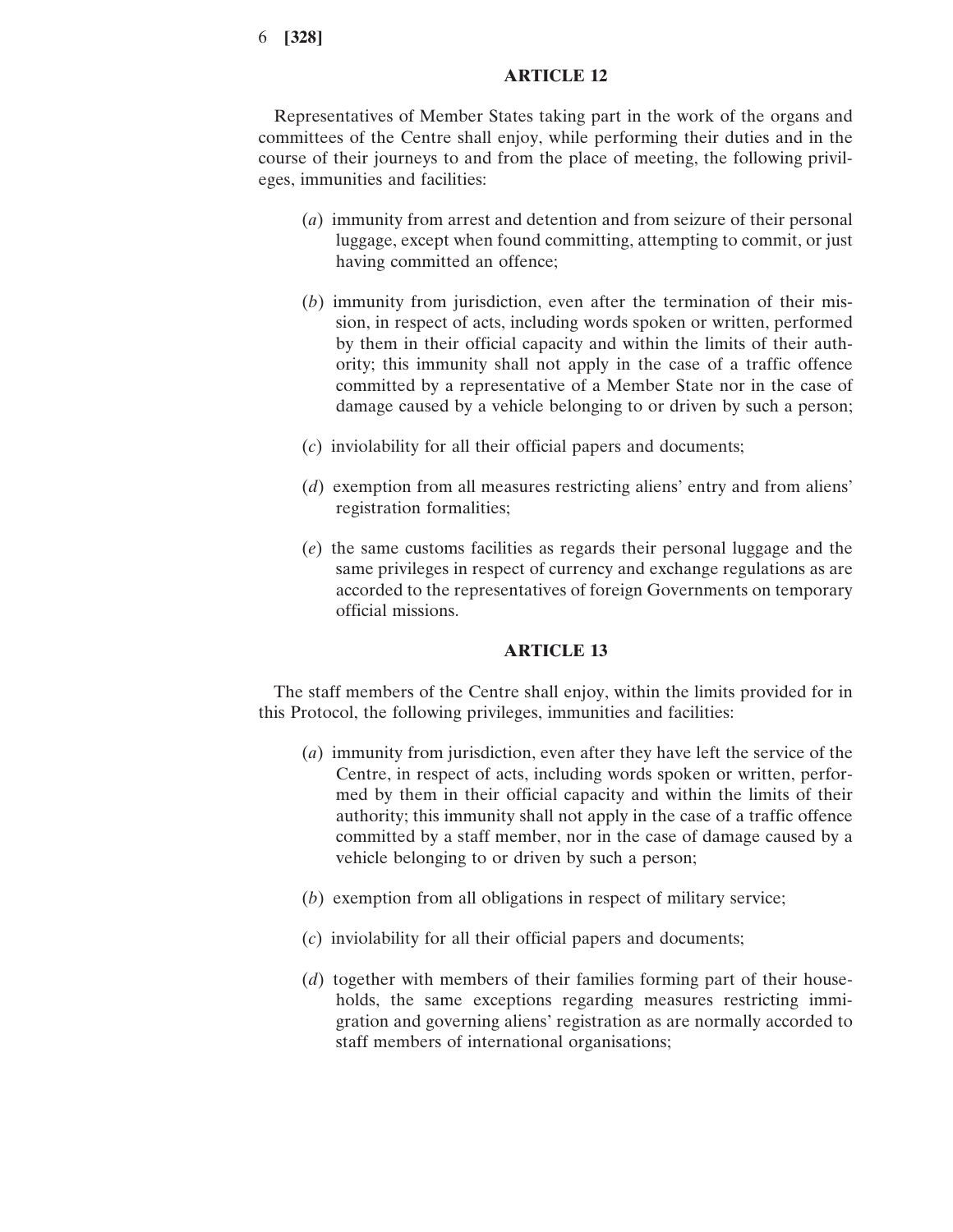- (*e*) the same privileges in respect of monetary and exchange regulations as are normally accorded to staff members of international organisations;
- (*f*) together with members of their families forming part of their households, the same facilities as regards repatriation in time of international crisis as are normally accorded to staff members of international organisations;
- (*g*) the right to import free of duty furniture and personal effects at the time of taking up a post for a period of at least one year in the State concerned and the right on the termination of their functions in the said State to export free of duty furniture and personal effects, subject in both cases to the conditions considered necessary by the Government of the State in whose territory the right is exercised and with the exception of property acquired in that State and subject to an export prohibition therein.

### **ARTICLE 14**

Experts who are not staff members and who perform duties at the Centre or who carry out missions on its behalf, shall enjoy, while performing their duties or while on missions and during journeys made in the course of such duties or missions, the following privileges, immunities and facilities to the extent that they are necessary for the performance of their duties or for the accomplishment of their missions

- (*a*) immunity from jurisdiction, even after they have left the service of the Centre, in respect of acts, including words spoken and written, performed by them in their capacity as experts and within the limits of their authority; this immunity shall not apply in the case of a traffic offence committed by an expert nor in the case of damage caused by a vehicle belonging to or driven by such a person;
- (*b*) inviolability for all their official papers and documents;
- (*c*) the same customs facilities as regards their personal luggage and the same privileges in respect of currency and exchange regulations as are accorded to persons sent by foreign Governments on temporary official missions.

### **ARTICLE 15**

1. Subject to the conditions and following the procedure laid down by the Council acting in accordance with the procedure laid down in Article 6(2) of the Convention within a period of one year after the Convention's entry into force, the staff members of the Centre shall, within the limits provided for in this Protocol, be subject to a tax for the benefit of the Centre on salaries, wages and emoluments paid by the Centre. From the date on which this tax is applied such salaries, wages and emoluments shall be exempt from national income tax,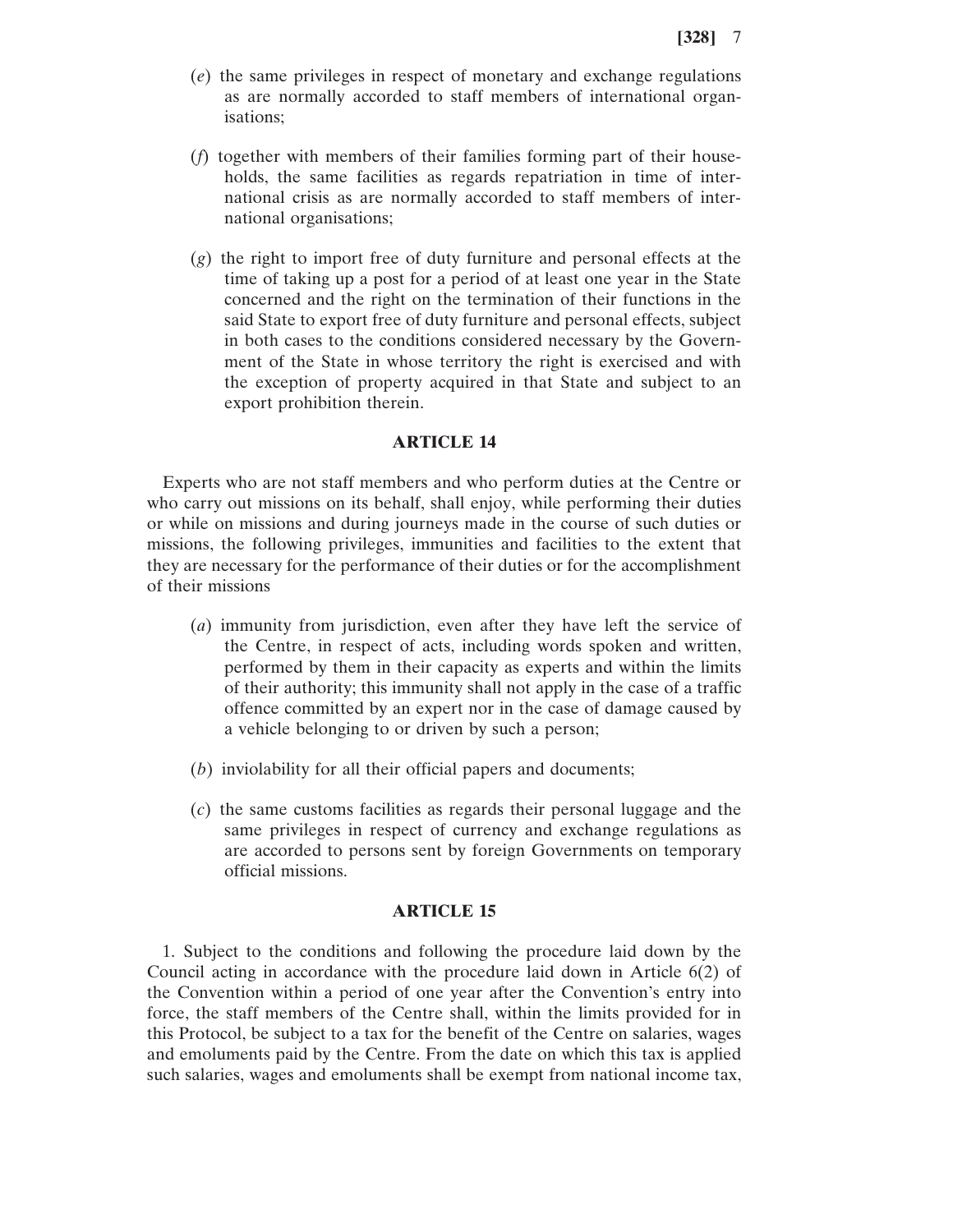the Member States retaining the right to take such salaries, wages and emoluments into account when assessing the amount of taxation to be applied to income from other sources.

2. Paragraph 1 shall not apply to pensions and similar payments paid by the Centre.

#### **ARTICLE 16**

No Member State shall be obliged to accord the privileges, immunities and facilities referred to in Article 12, Article 13(*b*), (*e*), (*f*), and (*g*) and Article  $14(c)$  to its representatives, its nationals or persons who, at the time of taking up their duties at the Centre, are permanent residents of that State.

### **ARTICLE 17**

The Council, acting in accordance with the procedure laid down in Article  $6(3)(o)$  of the Convention, shall determine the categories of staff members to which Articles 13 and 15 shall apply in whole or in part and the categories of experts to which Article 14 shall apply. The names, titles and addresses of persons included in such categories shall be communicated periodically to the Member States.

### **ARTICLE 18**

If the Centre establishes its own social security scheme or joins that of another international organisation under the conditions laid down in the Staff Regulations, the Centre and its staff members shall be exempt from all compulsory contributions to national social security schemes, subject to agreements to be concluded to that end with the Member States concerned under the conditions laid down in Article 22.

### **ARTICLE 19**

1. The privileges, immunities and facilities provided for in this Protocol are granted solely in the interests of the Centre and of the Member States, and not for the personal advantage of those enjoying them.

2. The competent authorities have not only the right but also the duty to waive an immunity where such immunity is impeding the course of justice and where it can be waived without prejudicing the purposes for which it was accorded.

- 3. The competent authorities referred to in paragraph 2 are
	- the Member States, in the case of their representatives,
	- the Council, in case of the Director-General,
	- the Director-General, in the case of the other staff members and experts within the meaning of Article 14.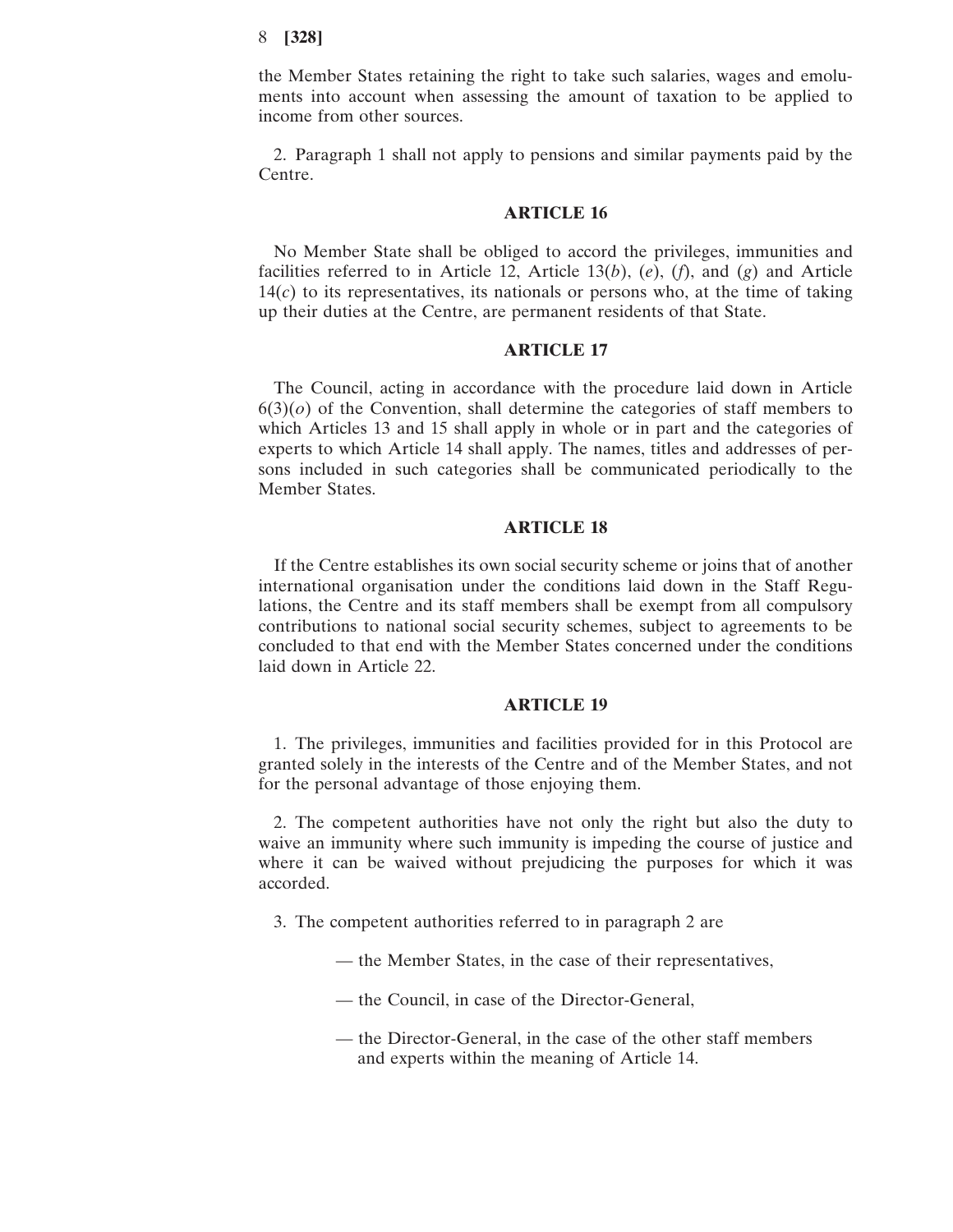# **ARTICLE 20**

The Centre shall co-operate at all times with the competent authorities of the Member States in order to facilitate the proper administration of justice, to ensure the observance of police regulations and regulations concerning public health and labour inspection and similar legislation, and to prevent any abuse of the privileges, immunities and facilities provided for in this Protocol.

The co-operation procedures may be defined in the supplementary agreements provided for in Article 22.

#### **ARTICLE 21**

The provisions of this Protocol shall not prejudice the right of each Member State to take all precautionary measures necessary in the interests of its security.

### **ARTICLE 22**

The Centre may, on decision by the Council acting unanimously, conclude supplementary agreements with any Member State to implement this Protocol and may make any other arrangements to ensure the smooth running of the Centre and the safeguarding of its interests.

### **ARTICLE 23**

1. The Centre shall be obliged in all written contracts — other than those concluded in accordance with the Staff Regulations into which it enters and relating to matters in which it enjoys immunity from jurisdiction, to include an arbitration clause whereby any dispute arising out of the interpretation or execution of the contract shall, at the request of either party, be submitted to arbitration.

2. The Centre shall be obliged to submit to arbitration, at the request of the injured party, by means of a compromise any other dispute arising out of loss or damage caused by the Centre to persons or property.

3. The arbitration clause or the compromise shall specify the method of appointing the arbitrators and the third arbitrator, the law applicable and the country where the arbitrators shall sit. The procedure of the arbitration shall be that of that country.

4. The enforcement of the arbitration award shall be governed by the rules in force in the State in which the award is to be enforced.

# A**RTICLE 24**

1. Any Member State may submit to the arbitration tribunal provided for in Article 17 of the Convention any dispute

— arising out of damage caused by the Centre;

— involving any other non-contractual liability of the Centre; or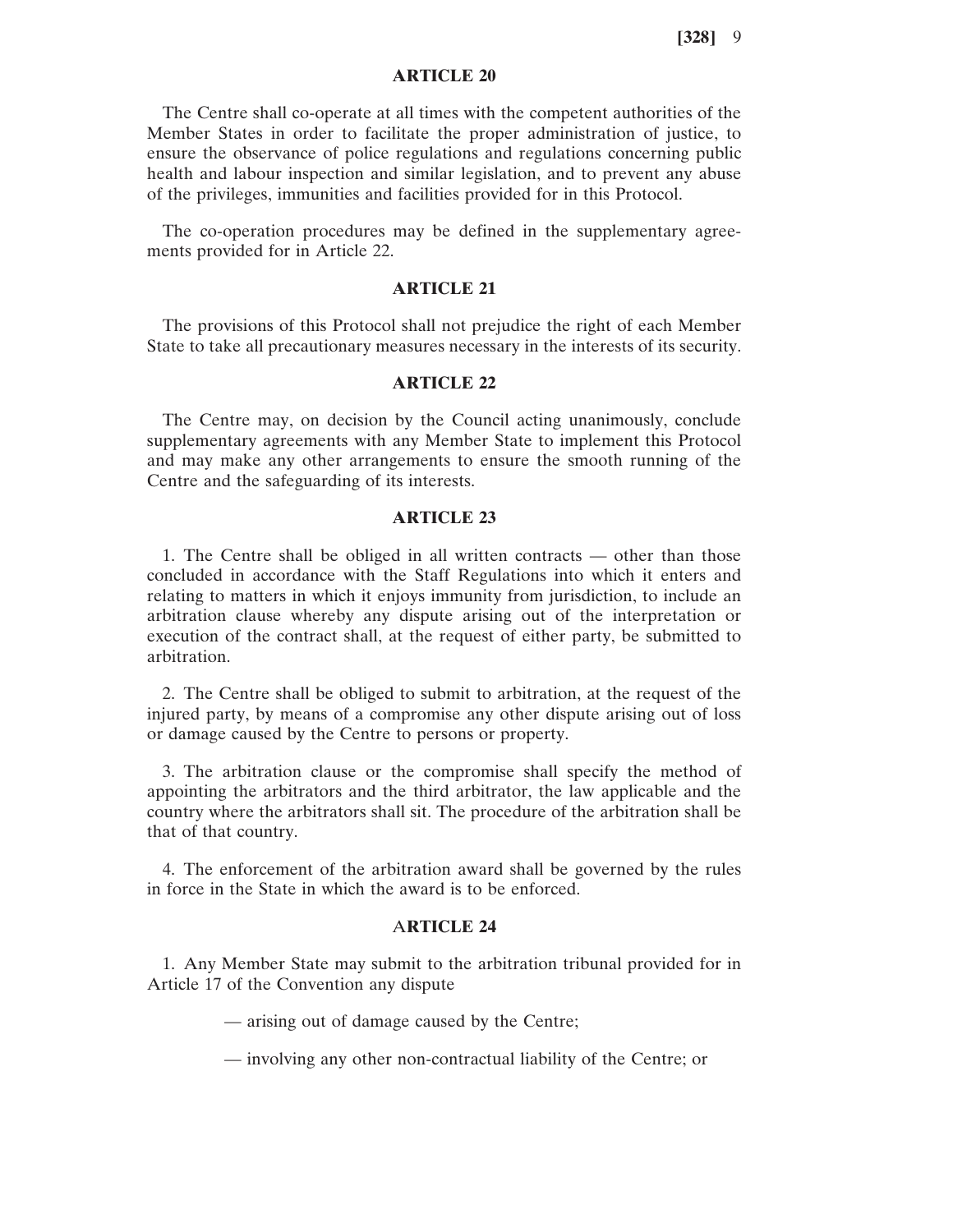- 10 **[328]**
	- involving a staff member or an expert of the Centre and in which the person concerned can claim immunity from jurisdiction under Article 13 or Article 14, if this immunity is not waived in accordance with Article 19.

2. If a Member State intends to submit a dispute to arbitration it shall notify the Director-General who shall forthwith inform each Member State of such notification.

3. The procedure laid down in paragraph 1 shall not apply to disputes between the Centre and staff members in respect of their conditions of service.

4. No appeal shall lie against the award of the arbitration tribunal, which shall be final; it shall be binding on the parties. In case of dispute concerning the import or scope of the award, it shall be incumbent upon the arbitration tribunal to interpret it at the request of either party.

## **ARTICLE 25**

For the purposes of this Protocol

- (*a*) "official activities of the Centre" shall include its administration and its activities carried out in pursuance of its objectives as defined in Article 2 of the Convention;
- (*b*) "staff members" shall include the Director-General of the Centre.

# **ARTICLE 26**

This Protocol shall be interpreted in the light of its primary objective of enabling the Centre fully and efficiently to fulfil its objectives and carry out the functions assigned to it by the Convention.



GIVEN under the Official Seal of the Government, 12 June 2009.

BRIAN COWEN, Taoiseach.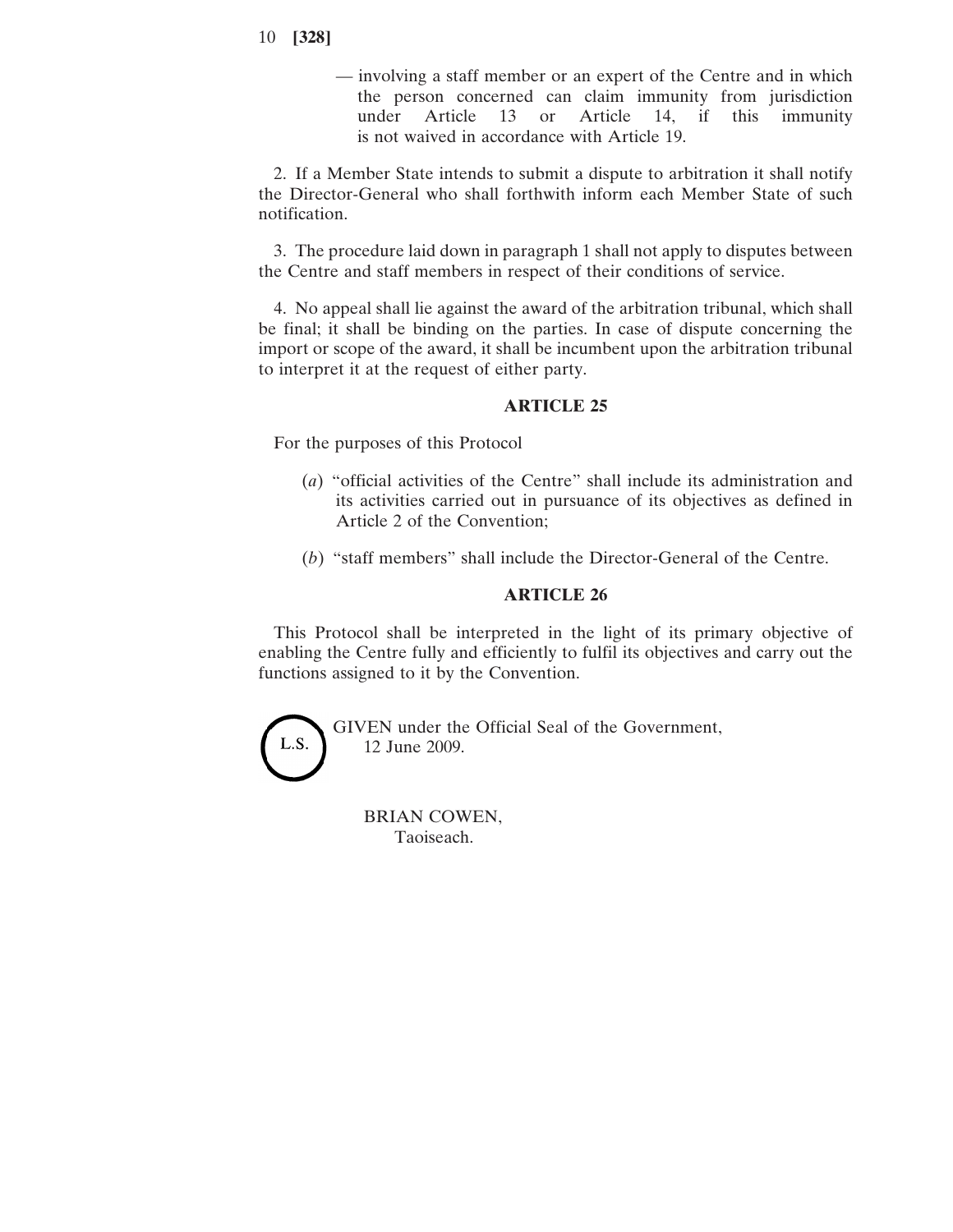# EXPLANATORY NOTE

*(This note is not part of the Instrument and does not purport to be a legal interpretation.)*

This order provides that privileges, immunities and facilities are afforded to the European Centre for Medium-Range Weather Forecasts in accordance with the Protocol on the Privileges and Immunities of the European Centre for Medium-Range Weather Forecasts, done at Brussels on 11 October 1973, as amended by the Amending Protocol adopted on 22 April 2005.